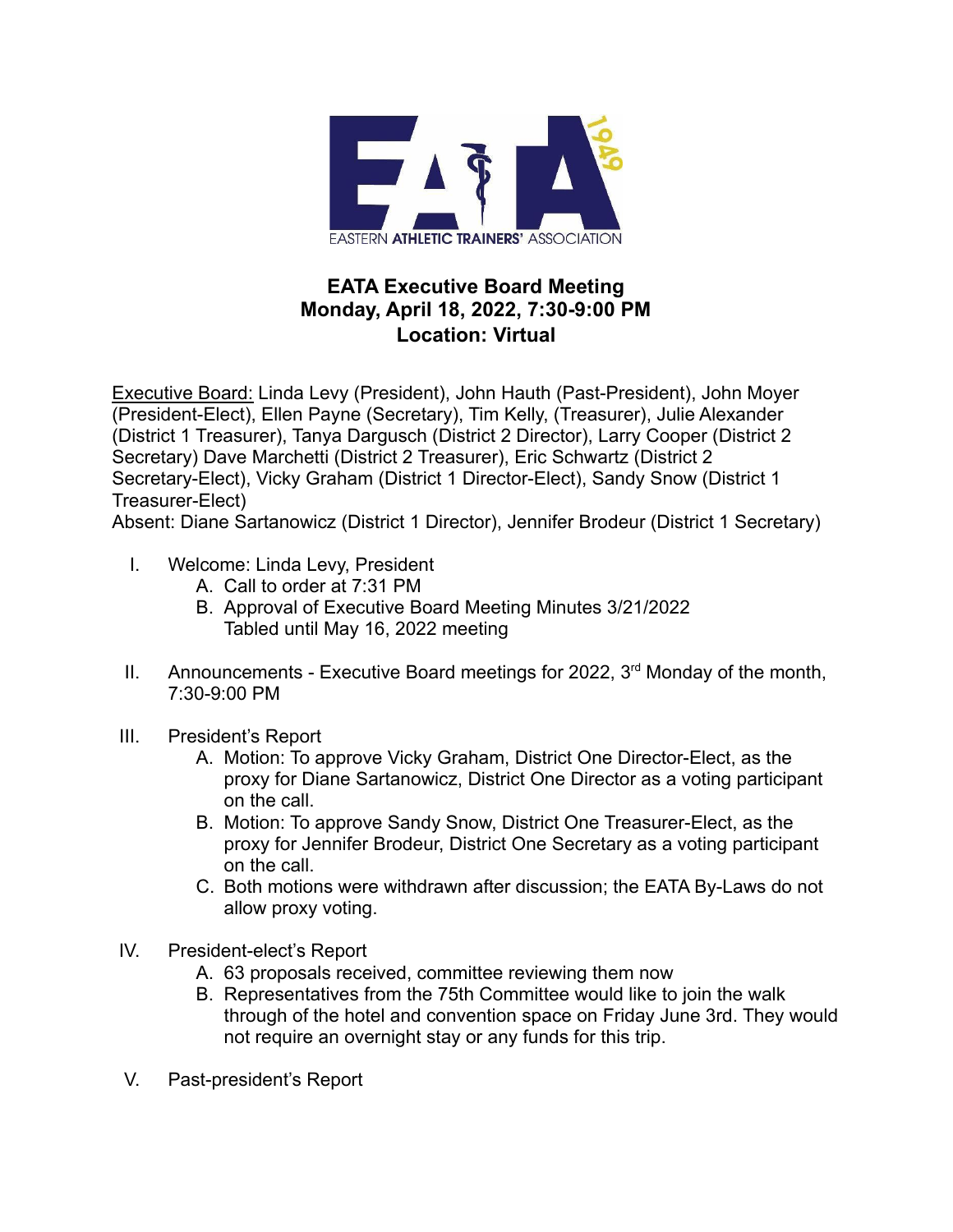- A. Working with his committees to prepare for awards and other tasks starting in the late summer.
- VI. Treasurer's Report
	- A. Account update
	- B. Members of the 75th committee have asked to spend donated monies to have an in-person meeting in the summer to prepare for the event. More information is needed from the committee before moving forward on this request.
- VII. Secretary's Report None
- VIII.  $75<sup>th</sup>$  Anniversary Dave Csillan (8:05 PM)
	- A. Sponsorship and Fundraising update
		- 1. Sponsorship page will go live in May.
		- 2. Asking board members to let them know if there are any groups they should not ask due to being sponsors of other events.
		- 3. Fundraising goal is \$32,000
	- B. Would like the Board to approve creating an ad hoc committee to get help from young professionals or someone to document the event in January. No financial cost. Info Center Chair may be tasked with this.
	- C. Food & Beverage update
		- 1. Unable to do a tailgate party at the hotel due to costs. Looking into other local options.
	- IX. Old Business
		- A. Membership Survey results (977/13% responses)
			- 1. Discussed results and what we can change for next year and what needs to be in future years
			- 2. Increase diversity of presentations by topic and setting
			- 3. Limited ability to change exhibit hall hours
		- B. Suggested changes to the honoraria and complimentary (hotel, travel, registration) package for speakers - Tabled from March meeting
			- 1. Julie will provide information she has from the District Treasurers on what other conferences provide
			- 2. If changes are going to be made, they need to be done prior to speaker contracts going out for 2023 Meeting
			- 3. Tim supports streamlining the process
	- X. New Business
		- A. Request by Karin Silbernagel (EATA Grant Recipient)
			- 1. Extend her grant for 12 months (Activity Modification and Load Management for Adolescents with Heel Pain) because Covid prevented participant recruitment until FDA approved vaccines for children 12 and older
			- 2. Change Shawn Hanlon from co-principal investigator to collaborator